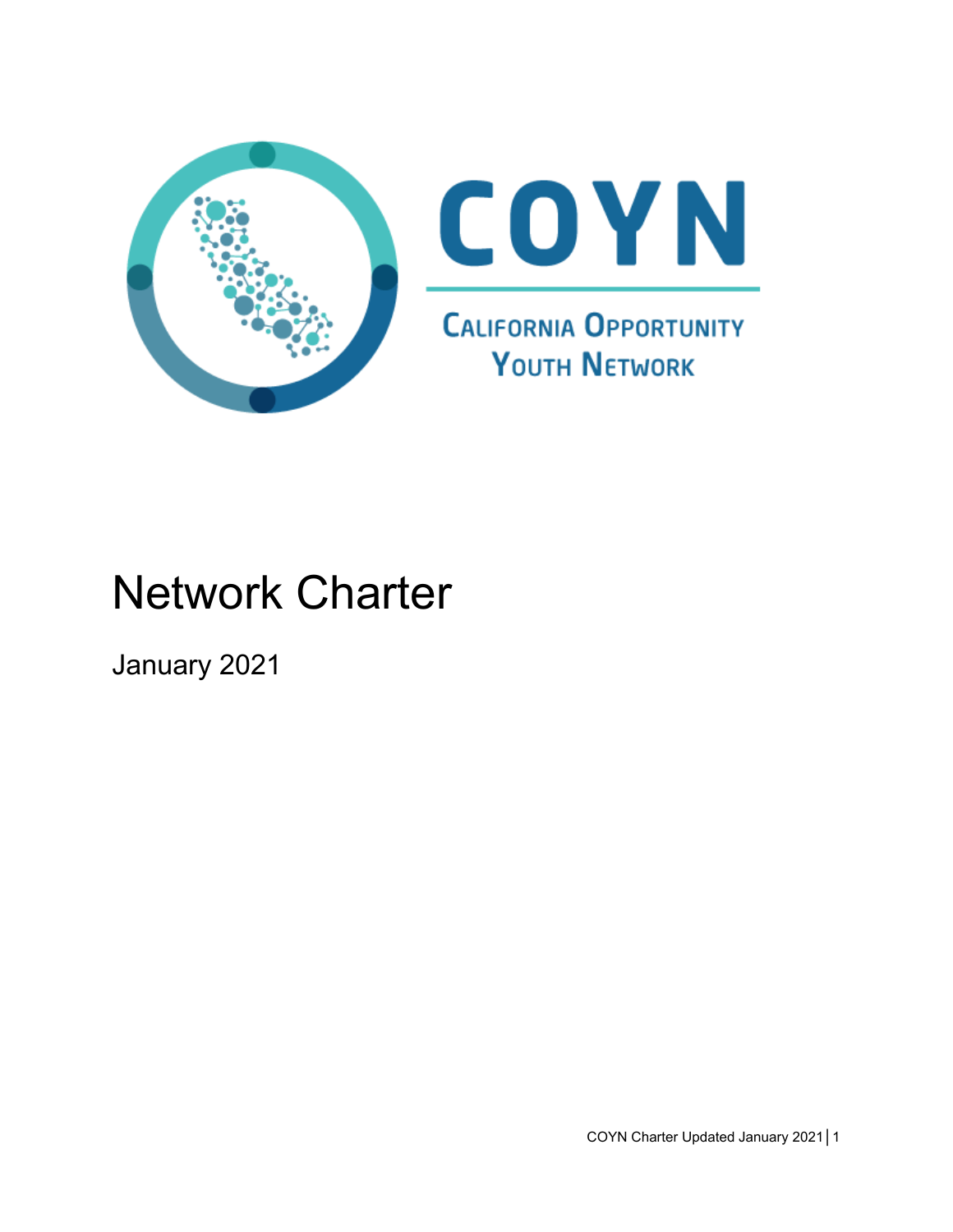## <span id="page-1-0"></span>Table of Contents

| <b>Table of Contents</b>                            | $\mathbf{2}$ |
|-----------------------------------------------------|--------------|
| <b>Mission</b>                                      | 3            |
| <b>Purpose</b>                                      | 3            |
| Purpose of this Document                            | 3            |
| <b>Purpose of the Network</b>                       | 3            |
| <b>Core Functions of the Network</b>                | 3            |
| <b>Stakeholders</b>                                 | 4            |
| Membership                                          | 5            |
| Joining the Network                                 | 5            |
| <b>New Members</b>                                  | 5            |
| <b>Returning Members</b>                            | 6            |
| <b>Exiting the Network</b>                          | 6            |
| <b>Exit by Choice</b>                               | 6            |
| <b>Exit for Non-Participation</b>                   | 6            |
| Non-Member Participants and Allied Organizations    | 6            |
| <b>Non-Member Participants</b>                      | 6            |
| <b>Allied Organizations</b>                         | 7            |
| Culture                                             | 7            |
| <b>COYN Guiding Principles for Network Behavior</b> | 8            |
| <b>Network Governance</b>                           | 9            |
| <b>Governance Committee</b>                         | 9            |
| Composition                                         | 9            |
| Chair                                               | 9            |
| <b>Decision-Making</b>                              | 9            |
| <b>Meeting Frequency</b>                            | 10           |
| Responsibilities of the Governance Committee        | 10           |
| Policy and advocacy                                 | 11           |
| <b>Committees</b>                                   | 11           |
| <b>Communication</b>                                | 11           |
| <b>Life Expectancy of the Network</b>               | 12           |
| <b>Appendix A</b>                                   | 13           |
| <b>Issue Statement</b>                              | 13           |
| Theory of Change                                    | 13           |
| Logic Model                                         | 14           |
| <b>Appendix B</b>                                   | 15           |
| <b>Member Annual Commitment Pledge</b>              | 15           |
| <b>Appendix C</b>                                   | 16           |
| <b>COYN Guide to Network-Building</b>               | 16           |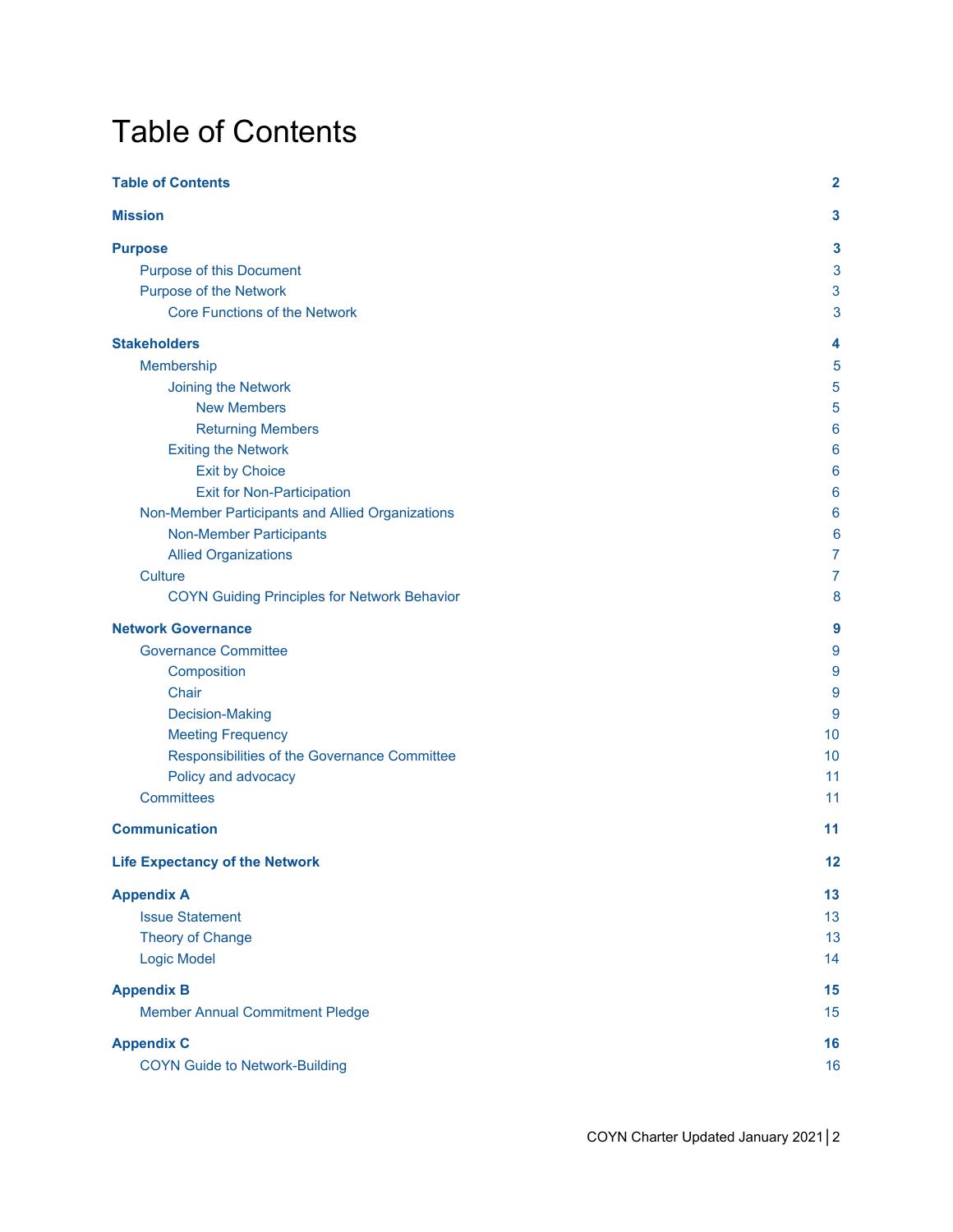## <span id="page-2-0"></span>Mission

The California Opportunity Youth Network (COYN) works to transform systems, policies, investments, and narratives to ensure all youth and young adults in California have the opportunity to flourish in adulthood.

## <span id="page-2-1"></span>Purpose

### <span id="page-2-2"></span>Purpose of this Document

This document defines the goals, relationships, responsibilities, and governance structure of the network. COYN is a group of legally independent entities working together to positively influence systems and policies that affect the lives of opportunity youth. We collectively define opportunity youth, as youth who are between the ages of 16 and 24, and disconnected from, or insufficiently connected to, school and work -- categorically including foster, juvenile justice, and homeless youth within the age range. This document also places a stake in the ground for our commitment to developing and lifting up young leaders -- their input, guidance, and spirit will be infused into COYN structures and actions.

### <span id="page-2-3"></span>Purpose of the Network

COYN will facilitate statewide communication, organizing, and policy advocacy to remedy systemic inequities affecting Opportunity Youth across California. COYN's formation reflects the recognition that to achieve equitable economic and educational outcomes for youth and young adults it is necessary to address structural and systemic issues through policy and advocacy. COYN is established with the underpinning belief that through a network structure we can behave as a single larger entity increasing our power to affect change and support shared learning in this emerging field.

### <span id="page-2-4"></span>Core Functions of the Network

The core functions of the network (these are functions network members agree to champion, support, do, and/or lead) are:

● **Connection and Communication:** COYN connects and unifies California's Opportunity Youth-serving organizations, including collaborative backbones, public institutions, service providers, advocacy organizations, and others vital to achieving lasting change for young people.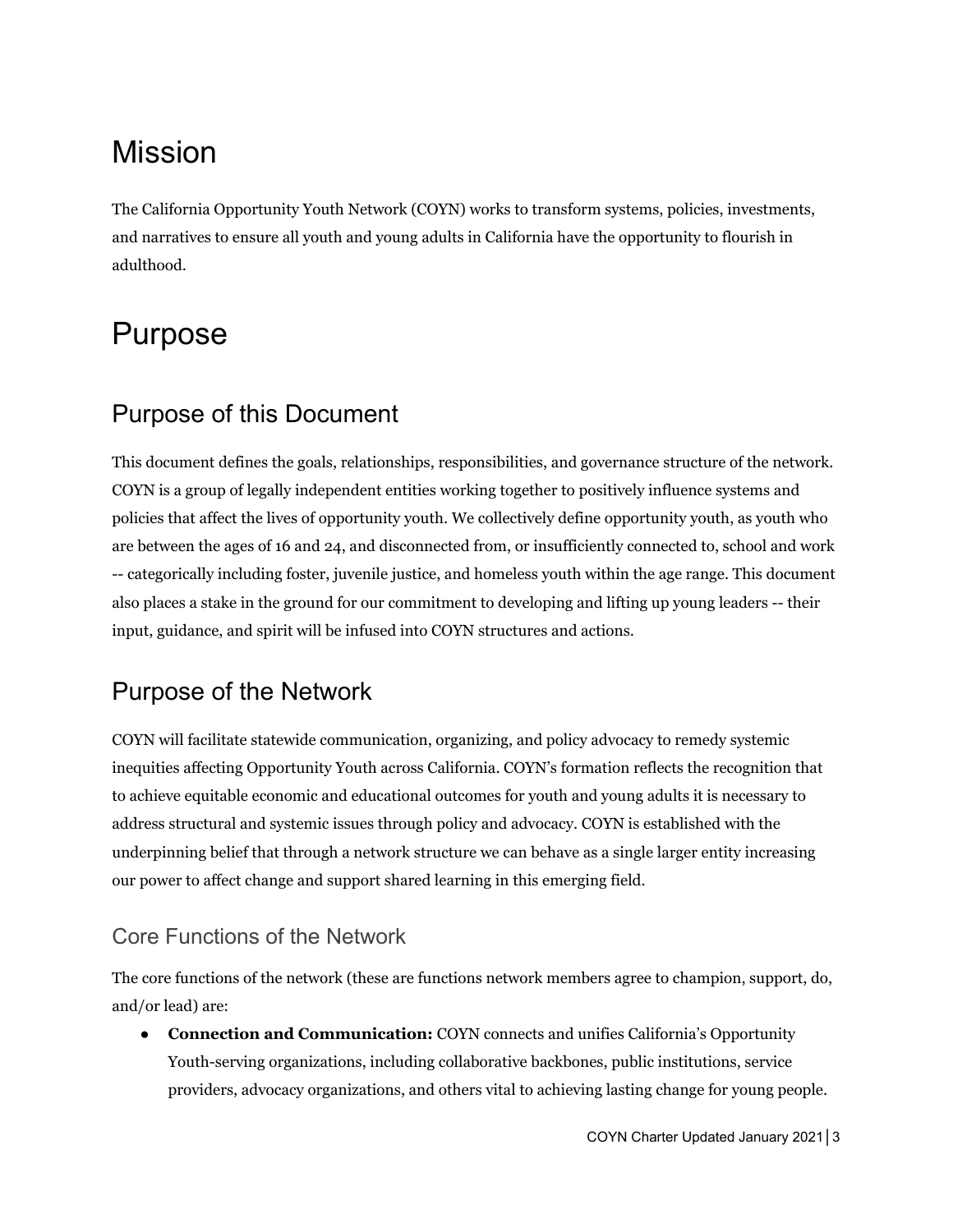COYN creates a channel for information sharing that fosters a common language and narrative across the field. To achieve this COYN hosts regular calls, semi-annual in-person meetings, and creates shared messaging tools and content.

- **Advocacy and Action:** COYN responds to and promotes legislation and policies at the local and state level that support positive life trajectories for Opportunity Youth. COYN builds relationships with legislators to ensure that a well-informed understanding of Opportunity Youth is top of mind for the representatives accountable to our communities. COYN develops and promotes common data, metrics, and lifts up voices that tell the Opportunity Youth story in COYN communities to funders and legislatures to gain a deeper understanding of both the problems and solutions facing young people and their communities.
- **Youth Leadership:** COYN supports the emergence of sustainable and meaningful Opportunity Youth leadership across the state. We recognize that the sustainability of the work lies in the knowledge, energy, and passion of the young people most affected and their development into leaders capable of sustaining the vision. COYN incorporates a cadre of "COYN fellows," working on state and national policies that affect Opportunity Youth, into its governance structure and ensures young leaders co-create the agenda. True to the spirit of "nothing about us without us," COYN believes that no policy should be decided without the direct participation of members of the groups affected by that policy.

## <span id="page-3-0"></span>**Stakeholders**

This work is supported by *Aspen Institute Forum for Community Solutions,* whose *Opportunity Youth Forum* connects COYN with a national network of organizations that share our purpose. Opportunity Youth are our most important stakeholder, and COYN members are committed to partnering with young leaders in their communities. COYN views all following partners and participants in the work as COYN stakeholders:

- California policymakers
- Funders (philanthropic and governmental)
- Allied non-profit organizations and their youth councils
- Public workforce development system
- Education institutions (secondary and postsecondary)
- County and municipal systems: justice, child welfare, education, behavioral health, etc
- Other organizations in the state and nation who are working on the issues affecting opportunity youth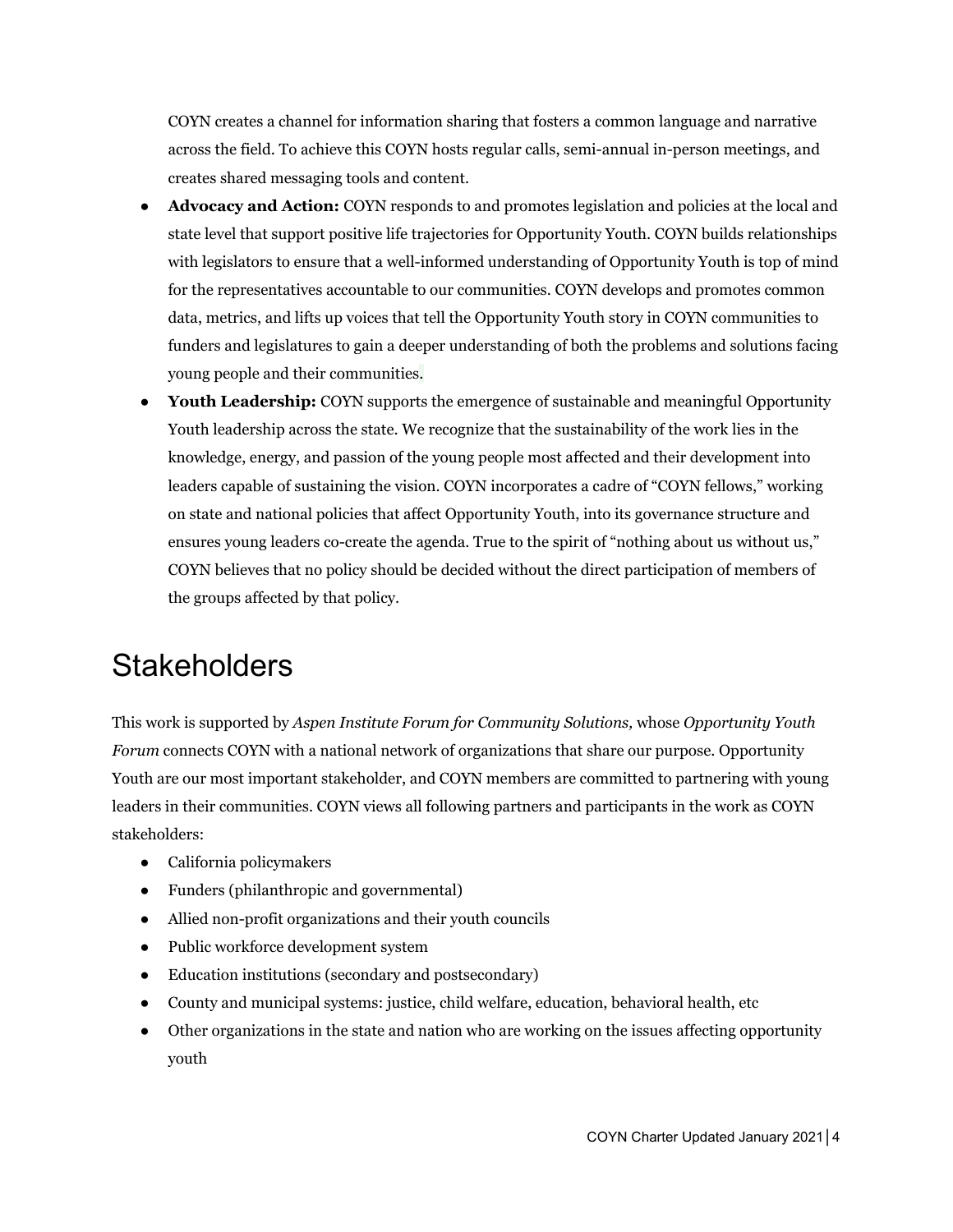### <span id="page-4-0"></span>Membership

COYN *membership is organizational*, and membership is open to all organizations wishing to join the network. That said, COYN intends to be a network of networks. COYN's current members include:

- Alliance for Children's Rights, Opportunity Youth Collaborative *Los Angeles County*
- Bay Area Community Resources, Roadmap to Peace initiative *San Francisco*
- Opportunity Youth Partnership *Santa Clara County*
- *●* OneFuture Coachella Valley, Opportunity Youth & Young Adult alignment team *Coachella Valley & Palm Desert*
- Urban Strategies Council, Opportunity Youth Initiative *Oakland/Alameda County*
- Wild Rivers Community Foundation, Building Health Communities initiative *Del Norte County & Tribal Lands*
- Youth Will *San Diego*
- YouthBuild Collaborative of Southern California *collaborative of 10 YouthBuild sites spanning the counties of Los Angeles, Riverside, and Orange*

While the above organizations are the current members, this group aspires to expand the network to include additional organizations/agencies who share COYN's mission and values.

#### <span id="page-4-1"></span>Joining the Network

The existence of membership criteria and associated participation standards is solely intended to establish a clear definition of participation that supports role clarity and good working relationships.

#### <span id="page-4-2"></span>New Members

By attending three meetings in a six month period and completing the Member Commitment Pledge (Appendix B), an organization will have formally joined COYN. Until completing this milestones, an organization is considered a Non-Member Participant (see Non-Member Participants and Allied Organizations section below)

- In the first year as defined as 12 months from the first meeting of attendance as a COYN member an organization is not eligible to participate in the Governance Committee as a voting member.
- After the initial 12-month period, a member will be offered a voting seat on the Governance Committee. Participation on the Governance Committee is not required.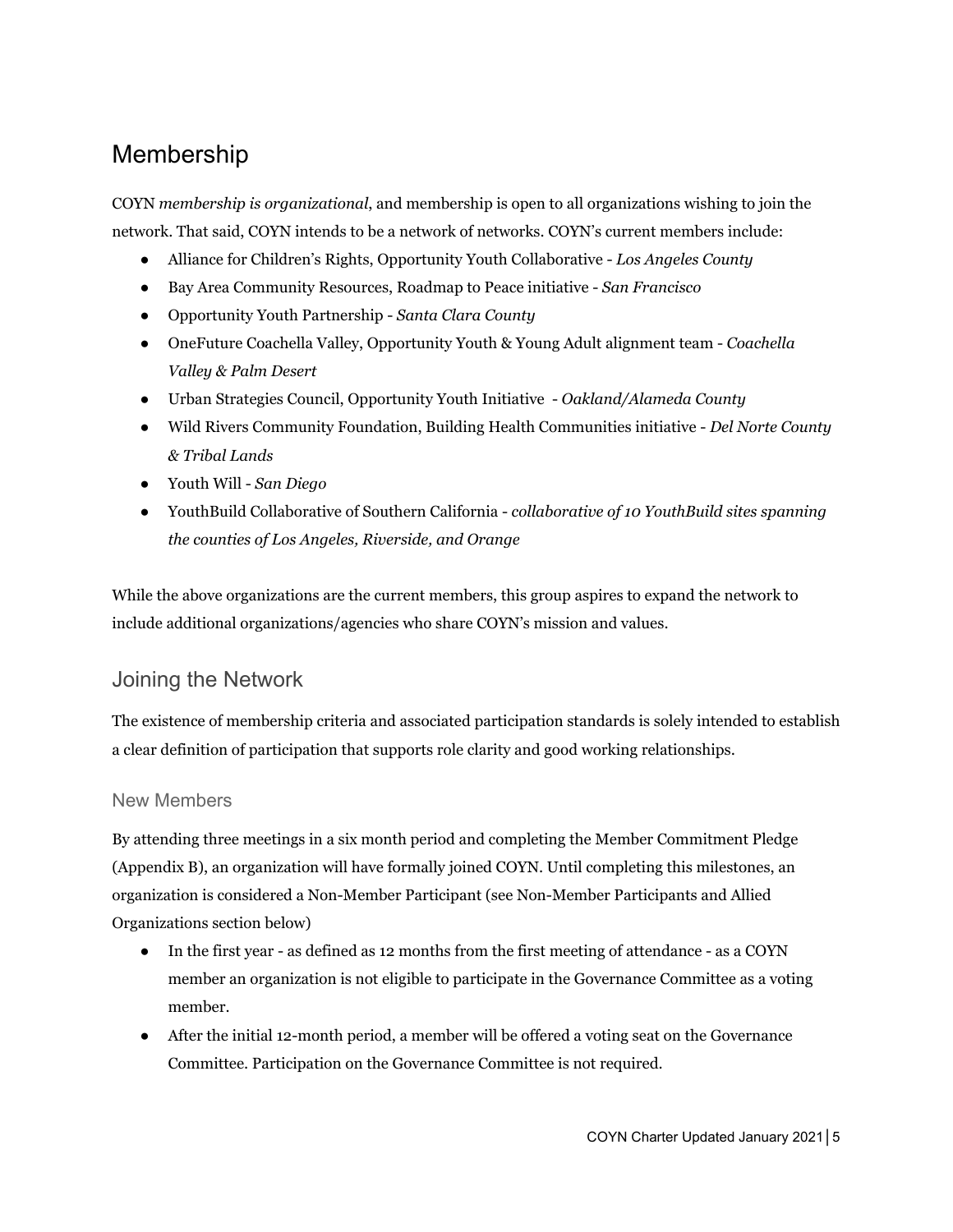Membership is voluntary, and organizations will continue to be considered members so long as they actively participate in the work of the network. Active membership shall be defined as participating in regularly scheduled COYN events (to include conference calls, webinars, or in-person meetings), as well as engaging in advocacy efforts through active participation on-the-ground in a member's own community.

#### <span id="page-5-0"></span>Returning Members

A former member wishing to rejoin after having exited for any reason, including non-participation or other internal changes constraining capacity, must follow the same process as new members to join the network.

#### <span id="page-5-1"></span>Exiting the Network

The existence of the exit process is solely intended to make clear which organizations are formally involved with COYN and thus making decisions with regard to the direction of the network.

#### <span id="page-5-2"></span>Exit by Choice

If a member wishes to leave the network, they should inform one or more of the governance committee members of their intentions in writing.

#### <span id="page-5-3"></span>Exit for Non-Participation

Missing three consecutive meetings or six meetings in one calendar year, without prior notice of reasonable cause provided to the coordinator or governance committee member, will result in a member being considered to have exited COYN.

### <span id="page-5-4"></span>Non-Member Participants and Allied Organizations

COYN believes many formal and informal organizations and individuals have relevant knowledge and networks of relationships that can contribute to COYN's ability to achieve its goals. COYN recognizes that for individuals and some organizations membership may not be appropriate and thus formally establishes Non-Member Participants and Allied Organizations as designations to ensure open participation, while maintaining clarity on membership.

### <span id="page-5-5"></span>Non-Member Participants

COYN welcomes non-member organizations to participate in COYN meetings, and at relevant moments may actively seek the engagement and participation of such organizations to inform COYN's work. The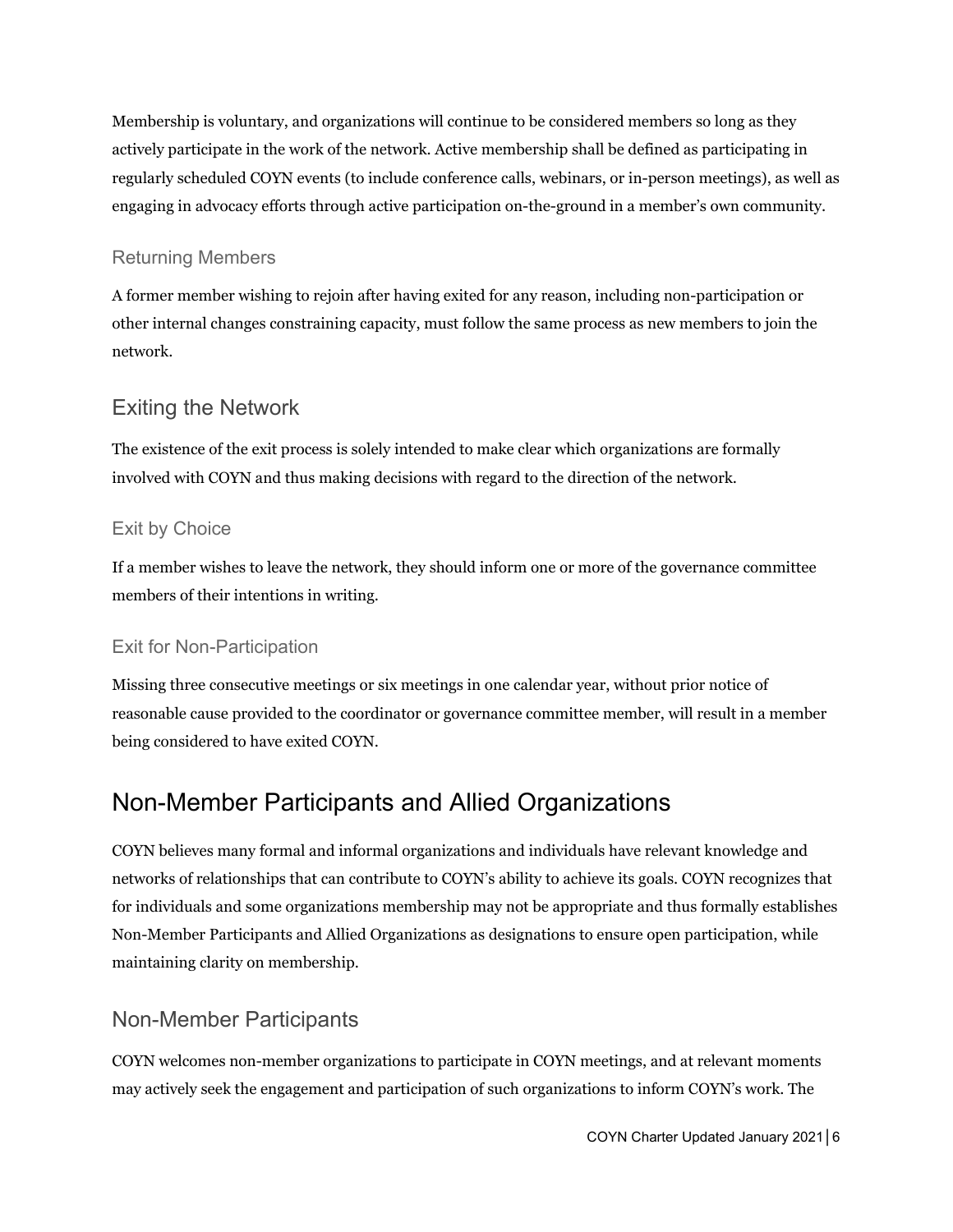purpose of this type of participant designation is to be clear about how an organization with parallel or intersecting work might join a COYN meeting regularly or on a one-time basis. Additionally, new organizations seeking to become members will be classified as a Non-Member Participant until they have completed the new member milestones defined above.

Illustrative example: Jobs for the Future (JFF) is a Non-Member Participant. JFF has attended COYN meetings and participated in several meetings to inform the COYN approach and invited COYN to members to the Future Ready CA Network events.

### <span id="page-6-0"></span>Allied Organizations

COYN seeks partnerships and alliance with organizations that have intersecting, similar, or reinforcing goals and activities that support our mission. The purpose of this type of participant designation is to be clear about how an organization with parallel or intersecting work might join a COYN meetings repeatedly and work in deep partnership with COYN work groups or the COYN coordinator. It also establishes a more precise way to understand a mutually beneficial and reciprocal relationship.

Illustrative example: in 2018-19 and again in 2019-20, COYN has worked in alliance with the California EDGE Coalition and GRACE to participate in the policy development and advocacy process.

Current Allied Organizations:

- California EDGE Coalition
- Grace Institute
- John Burton Advocates for Youth
- New Ways to Work

### <span id="page-6-1"></span>**Culture**

COYN emerged from a desire to learn together, and with a healthy respect for inclusive process balanced by an intention to get things done. Recognizing that the conditions of effective networks are well defined, and recognizing that strong networks require a shift of mindset that centers the mission and collaborative action, COYN has adopted the four network described in the Stanford Social Innovation Review article: *The Most Impactful Leaders You've Never Heard Of* as our guiding principles for network behavior. *1* Further, COYN recommends all interested parties and prospective members read the article "Five Steps to

<sup>&</sup>lt;sup>1</sup>[https://ssir.org/network\\_entrepreneurs/entry/the\\_most\\_impactful\\_leaders\\_youve\\_never\\_heard\\_of](https://ssir.org/network_entrepreneurs/entry/the_most_impactful_leaders_youve_never_heard_of)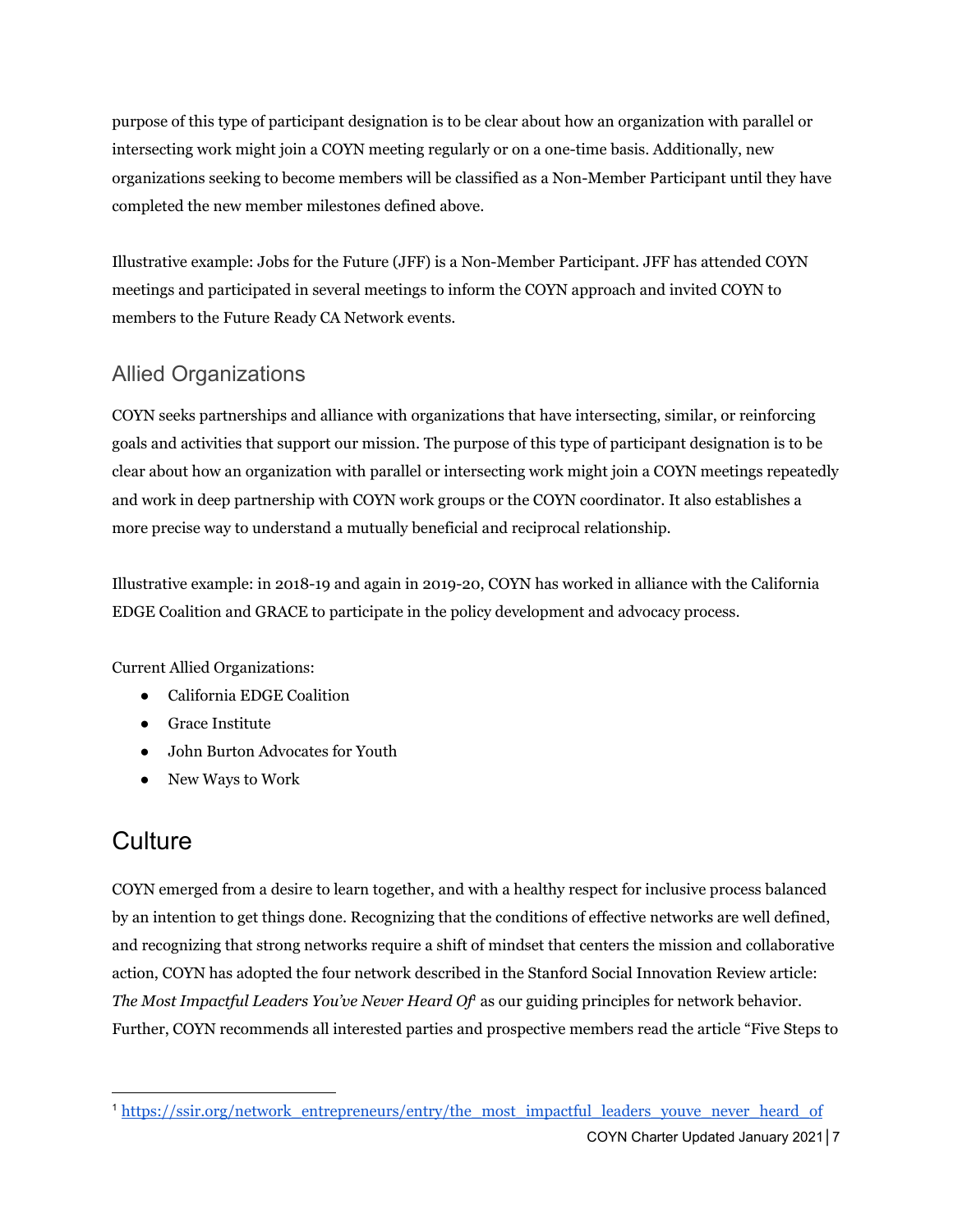Building an Effective Impact Network" (found in Appendix C) to support context and understanding of our approach to network building.

#### <span id="page-7-0"></span>COYN Guiding Principles for Network Behavior

- **Trust not control.** Strong relationships among network partners and a culture in which actors routinely invest resources into building long-term, trust-based relationships—without the expectation of control or even recognition—is critical to collaborative success. Network entrepreneurs emphasize "return on relationships" above all else. Unless they are built on a foundation of mutual respect and integrity, collaborations are unlikely to succeed, regardless of how much formal structure or strategic planning went into them.
- **Humility not brand.** Unlike social entrepreneurs so often held up as hero-like figures, network entrepreneurs are largely anonymous by design. Early in a network's development, these leaders are important visionaries, and stewards who help foster a healthy network culture and develop a sustainable structure. But they are deliberate about ceding their power to the collective leadership of the network and developing leadership capacity throughout the network.
- **Node not hub.** Network entrepreneurs are keenly aware that they are few among many working across the larger system, and in this way they embody a special type of system leader, [powerfully](http://ssir.org/articles/entry/the_dawn_of_system_leadership) [articulated](http://ssir.org/articles/entry/the_dawn_of_system_leadership) by Senge, Hamilton, and Kania in a recent SSIR article. Network entrepreneurs not only connect to the larger system around them and foster generative conversation, but also deliberately catalyze and lead action-oriented networks that are aligned around a defined shared purpose and built on the foundation of deep relationships. They develop a culture where no individual or organization seeks to be the brightest star. Partners and peers mobilize a constellation of resources and skills that enables the achievement of a shared vision. The network becomes the primary vehicle for delivering mission impact. Consequently, there is as much focus on engaging trusted peers outside the network entrepreneur's organization as there is on tasks within the organization.
- **Mission not organization.** Network entrepreneurs are far more motivated to achieve maximum impact than to advance themselves or their organizations. The network entrepreneur acts as a participant, eschewing personal or organizational status in service to the mission. They often put the interests of their peers ahead of their own, as "supporting all boats to rise" actually serves the mission best. Network entrepreneurs, for example, often refer potential donors to peers that can better deliver a program or service; they don't simply seek to maximize their own organization's budget. When all network participants adhere to this principle, it becomes self-reinforcing; it greases the wheels of current collaborations and opens the doors to future partnerships.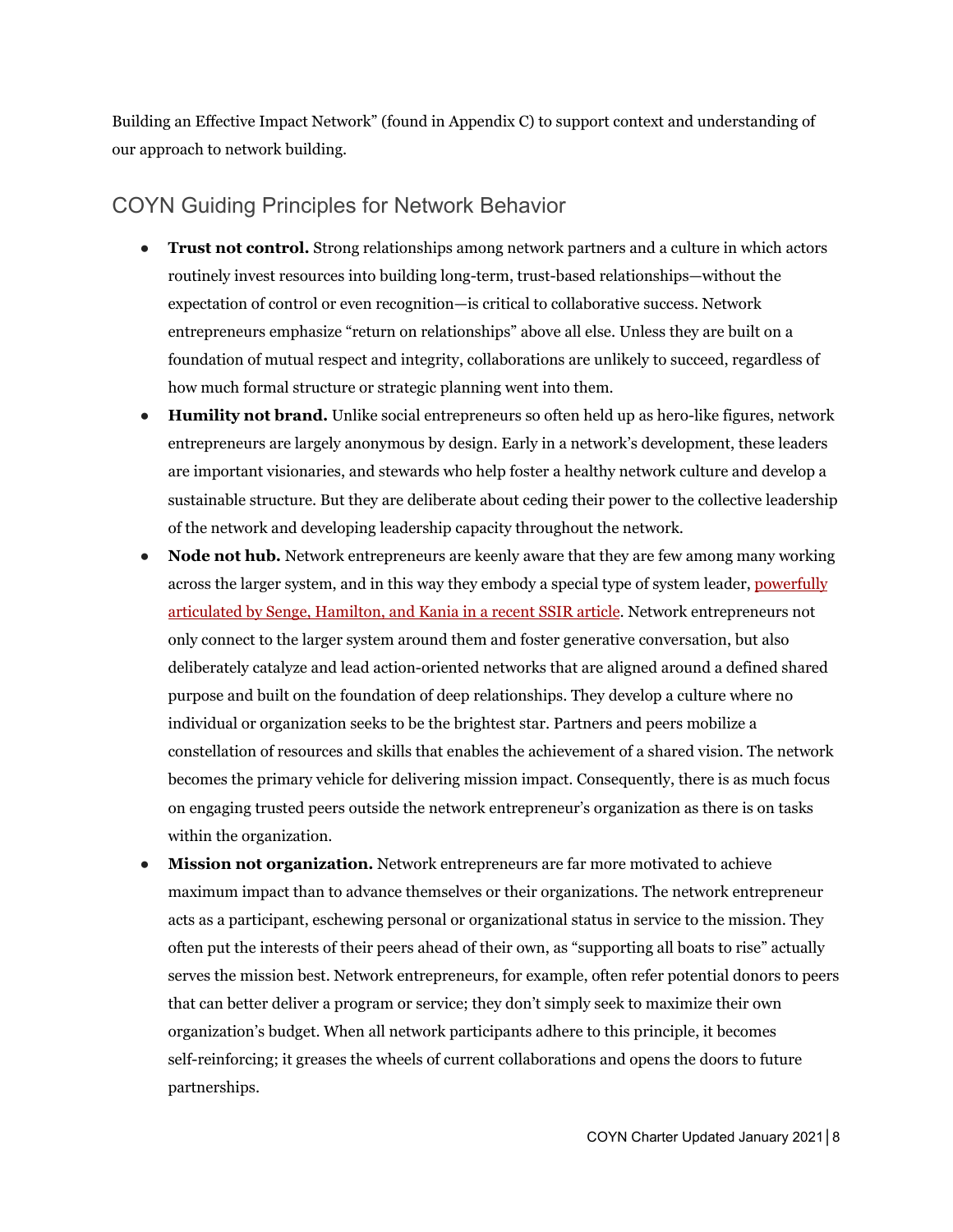## <span id="page-8-0"></span>Network Governance

### <span id="page-8-1"></span>Governance Committee

Activities of the network will be governed by the Governance Committee.

### <span id="page-8-2"></span>**Composition**

The Governance Committee is composed of one individual serving as representatives of each of the member organizations that have met the bar of 12 months of active participation, have completed the COYN Annual Pledge, and which choose to take a seat on the Governance Committee.

COYN holds the intention of adding young leaders to the governance committee when appropriate resources and infrastructure permit. Young leaders are encouraged to participate in all COYN dialogue and meetings, including Governance Committee meetings, as an important stakeholder from each member.

• Over time, COYN's goal is to create one or more dedicated, voting Governance Committee seat(s) for young leaders that ensure autonomous governance participation separate from that of a member organization at which the young leader is currently working or receiving services.

#### <span id="page-8-3"></span>**Chair**

The Governance Committee will elect a chairperson(s) by two-thirds vote.

- The chairperson will serve for a term of one year with the ability to be re-elected for subsequent terms, but no more than three consecutive terms.
- It will be the chair's responsibility to supervise the network coordinator and work with other Governance Committee members to organize and structure membership meetings.
- The chairperson should expect to give 10-15 hours per month to the work of COYN.

### <span id="page-8-4"></span>Decision-Making

Decisions will be made by working toward consensus, and require at least two-thirds of Governance Committee members present to establish quorum and conduct business (i.e., make a decisions). Votes can be made via phone or email.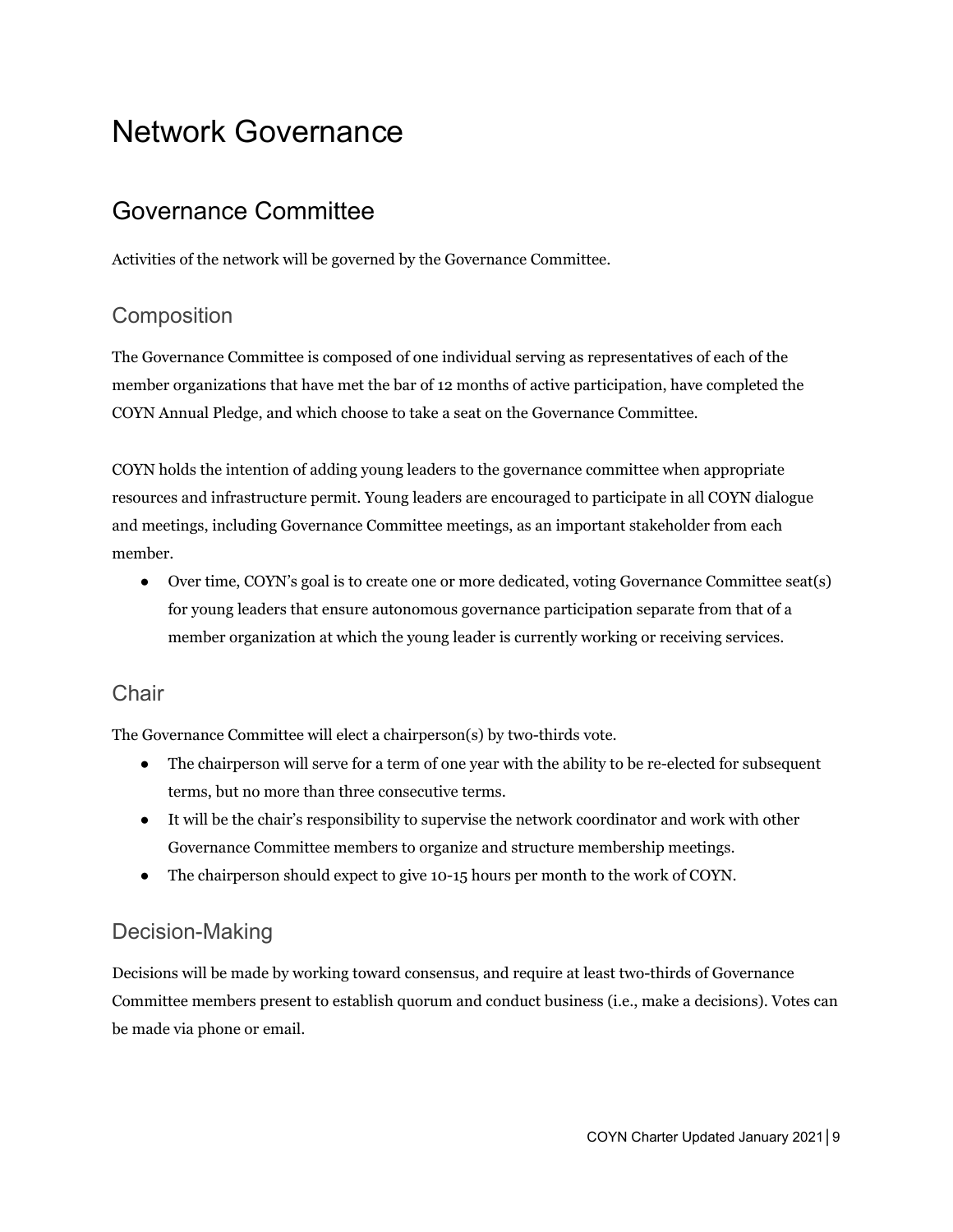### <span id="page-9-0"></span>Meeting Frequency

Governance Committee meetings will happen via nine conference calls in the months of January, February, March, April, May, June, September, November, and December. COYN's annual meeting will be hosted by the Governance Committee in February of each year. Due to COYN's current small size, for the 2020 calendar year, Governance Committee meetings will serve as COYN member meetings. Participation in quarterly meetings will be offered via conference call to ensure participation for those unable to travel. The Governance Committee convenes ten times per year on the first friday of the month from 11:00 AM - 12:00 PM. The committee meetings in all months except December and July.

#### <span id="page-9-1"></span>Responsibilities of the Governance Committee

1. *Adopt and support the mission of COYN.*

"The California Opportunity Youth Network (COYN) works to transform systems, policies, investments, and narratives to ensure all youth and young adults in California have the opportunity to flourish in adulthood."

- 2. *Provide strategic guidance, vision, and oversight* for COYN including:
	- Develop and refine the Common Agenda for change, including the problem, goal(s), and guiding principles
	- Track progress of the work using agreed-upon common indicators
	- Review and report the progress of the network to the full membership and all stakeholders
	- $\circ$  Make connections between Work Groups to ensure coordination and efficiency
	- Interacting with the Network Coordinator on strategy, community engagement, and common indicators
	- Identify potential funding sources for the network and solicit funding to meet the needs of the network
	- $\circ$  Creating and monitoring an annual budget, goal(s), and work plan for the network
- 3. *Provide network leadership*:
	- Consider how individual organizations or those in site-level networks can align to the Common Agenda
	- Serve as a vocal champion of Opportunity Youth efforts in the community
	- Provide input from the communities and organizations that each member represents
- 4. *Play an active role in the network and model engagement*:
	- Participate at the regularly scheduled meetings both in-person and on calls/video conferences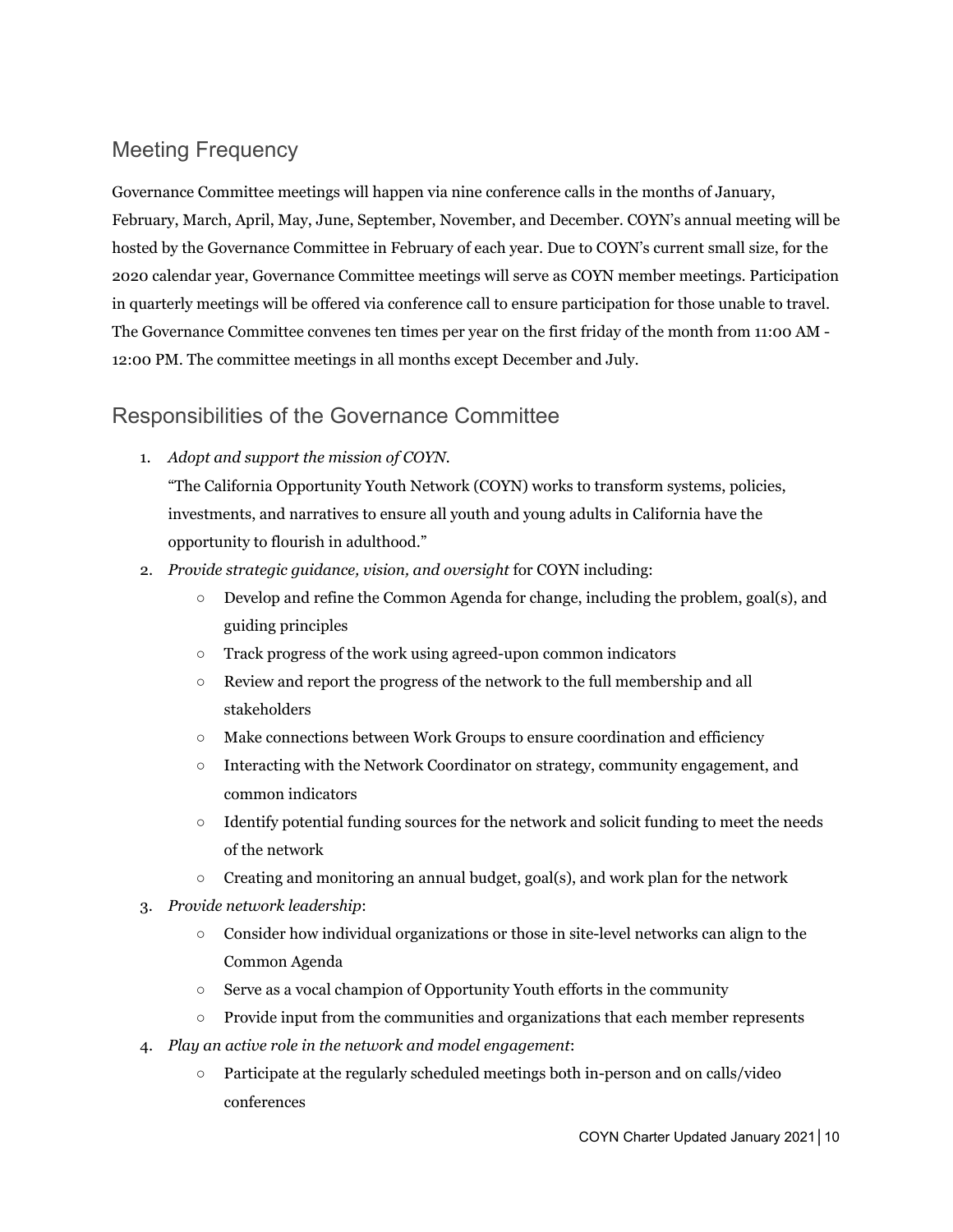- Review pre-read materials prior to meetings and come prepared to engage in discussion through active listening and respectful participation.
- Commit to year-long membership of the Governance Committee

#### <span id="page-10-0"></span>Policy and advocacy

Policy issues can and should be surfaced by any COYN member or partner. In general, policy and advocacy positions will be shared through the network, and individual COYN members may opt-in to endorse. COYN will formally adopt a position as a network by two-thirds vote of the Governance Committee. However, as COYN is not a registered lobbying organization, when COYN submits letters of support or develops campaign materials, each member will need to sign on individually.

Should at least half of members choose to opt-in to a policy position not formally approved by the Governance Committee, those sites may request that COYN provide a letter of support noting that it is not a network position, but that specific members that have endorsed.

Further, any member may request that COYN adopt an official position on a given policy matter, in which case the Governance Committee will deliberate and vote.

### <span id="page-10-1"></span>**Committees**

COYN has one standing committee:

● **Governance Committee.** Purpose: Provide governance and oversight to the network

From time to time, as deemed necessary and where sufficient interest lies to move the work, the Governance Committee may create committees or work groups to help in carrying out the purpose of the organization. Committees of the membership will be created as needed by the Governance Committee.

Work groups may be formed by members when interest exists to take on specific and time bound projects under the banner of COYN.

## <span id="page-10-2"></span>**Communication**

COYN members should expect to receive timely and consistent communication through several channels.

● The COYN coordinator will maintain a public communications calendar and manage all network communication.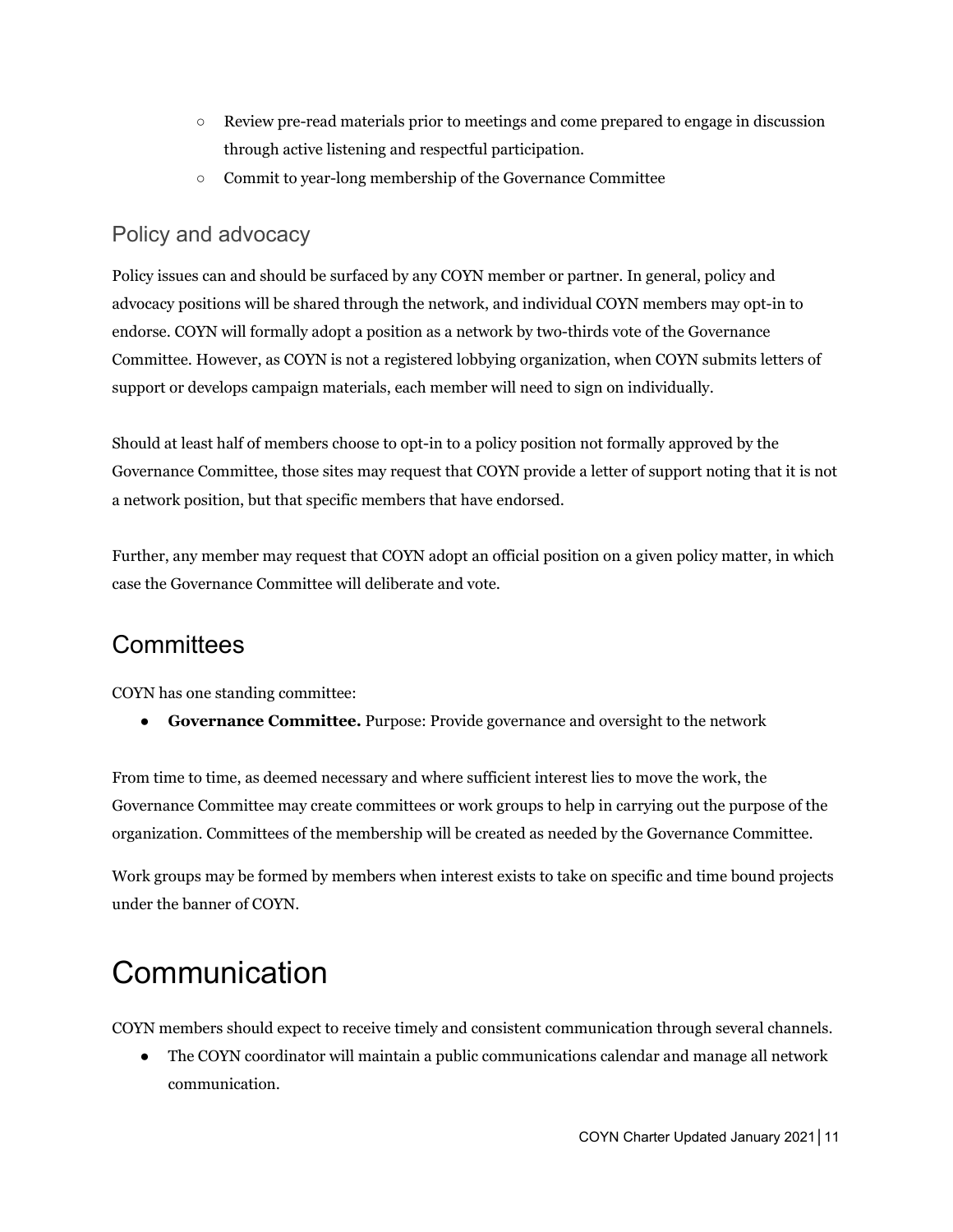• Communication will come through monthly calls and sharing of meeting recordings and notes, notices of relevant state policies as needed, action alerts as needed, and effective summaries of all proceedings and decisions.

Additionally, in preparation for monthly calls, the coordinator will connect with Chair and active work group members to gather site-level information for synthesis and collation prior to the meeting. The notes produced for each COYN meeting will be distributed via email no later than 10 working days after the meeting.

## <span id="page-11-0"></span>Life Expectancy of the Network

The network will be ongoing until such time as our goals or met. Regardless of funding from the Aspen Institute, this network will continue to share best practices and data in order to continue to align and improve the outcomes for opportunity youth in the state of California.

*\*This COYN Network Charter is a living document, evolution is expected over time as membership grows and the needs of the network change.*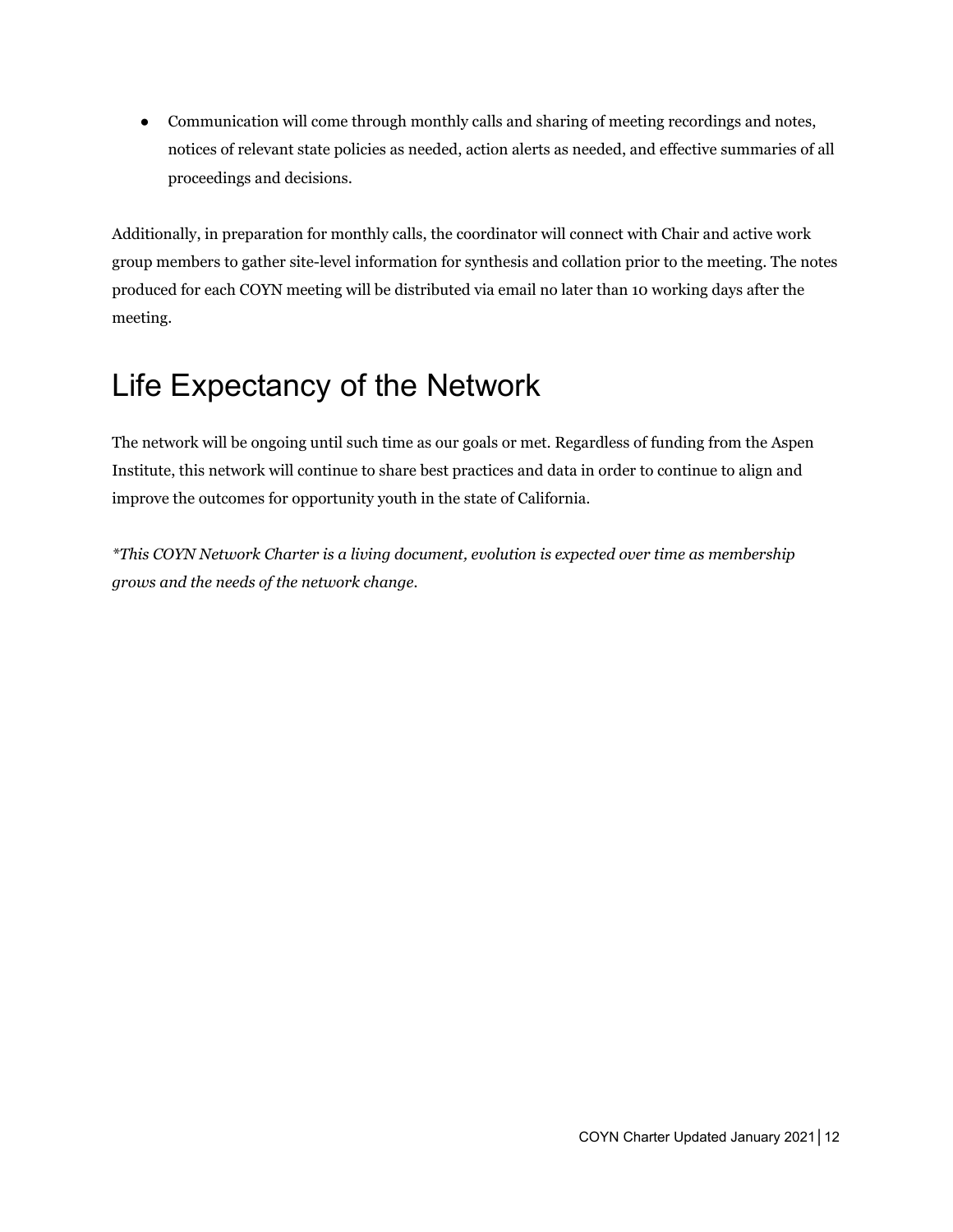## <span id="page-12-0"></span>Appendix A

### <span id="page-12-1"></span>Issue Statement

The Opportunity Youth movement in California is growing, with OY-focused collective impact and policy work occurring in communities across California. However, that work is currently disparate and isolated, leading to limited impact at the state and federal policy level. Additionally, the voices and leadership of young people are not consistently being cultivated and placed at the forefront of the movement despite their position as the people with the most to gain or lose by the result and their expertise of lived experience. To achieve statewide change that is systemic and structural we need to build a united movement capable of acting with a single and focused voice, and which, through a structured developmental process, places young leaders in decision making roles and at the forefront of the movement.

### <span id="page-12-2"></span>Theory of Change

If COYN connects and consistently convenes partners across California to forge a network that meaningfully integrates young leaders, and which is capable of coordinated action...



Then COYN will be able to influence and shape local, state, and national policies to ensure critical resources are more effectively directed toward Opportunity Youth to increase success in education and career.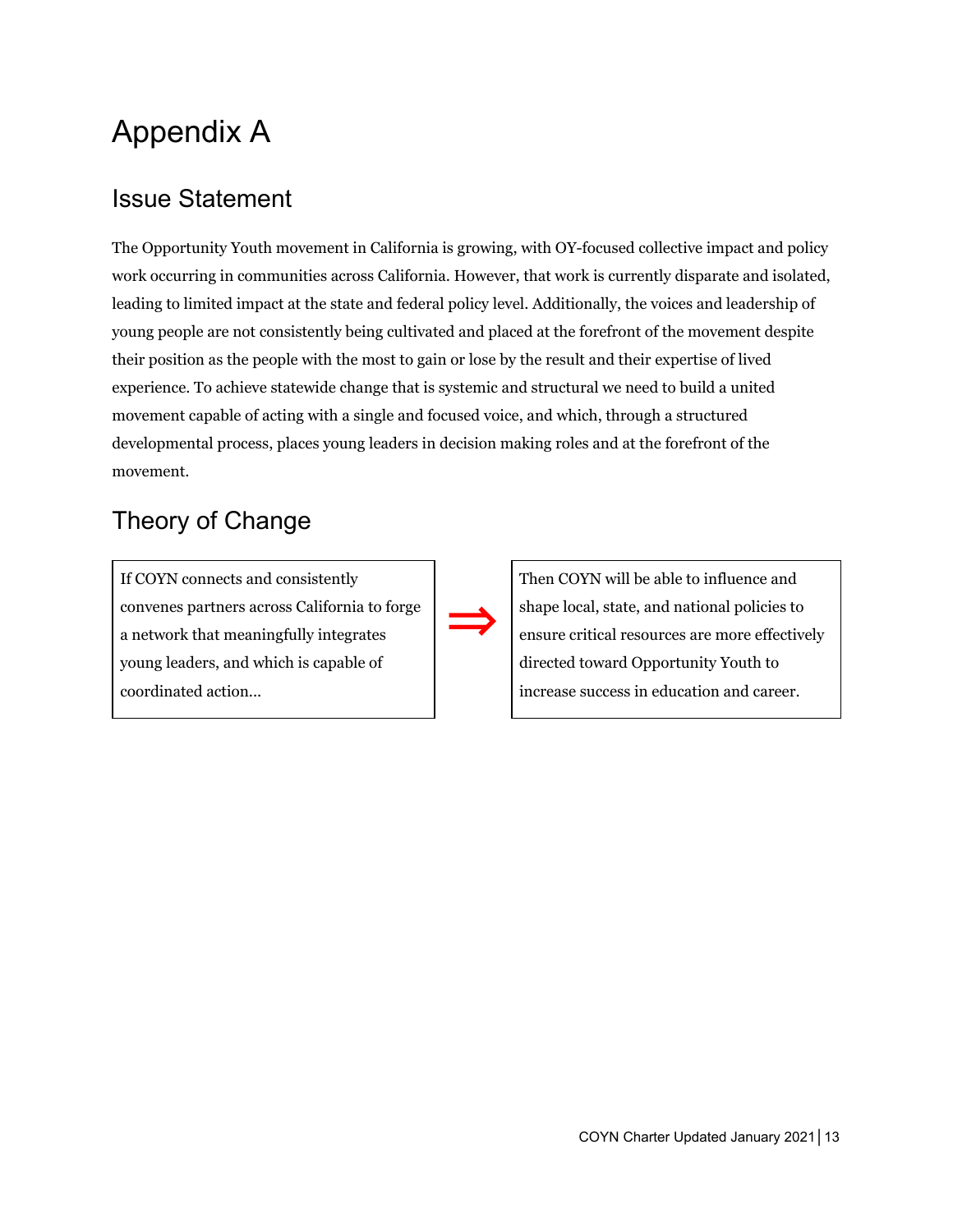### <span id="page-13-0"></span>Logic Model

#### **COYN's Purpose**

COYN will facilitate the sharing of effective practices and information in service of steadily improving the quality of services for Opportunity Youth, as well as statewide organizing and policy advocacy to remedy systemic inequities affecting Opportunity Youth across California.

| <b>Inputs</b><br>- Financial support for<br>coordination function<br>and youth fellowships<br>- Statewide coordinator<br>- Site level backbone<br>organizations<br>- Support from the<br>Aspen network and<br>advocacy academy<br>- Alignment and<br>coordination with<br>Opportunity Youth<br>United | <b>Activities</b><br>- Host structured<br>monthly calls<br>- Semi-annual<br>in-person governance<br>meetings<br>- Develop<br>communication<br>platform and unified<br>messages<br>- Share best practices<br>- Create platform for<br>young leaders to<br>advocate<br>- Build shared policy<br>agenda, linked to<br><b>Aspen Equity Counts</b><br>common data<br>- Website maintained<br>- Member conduct<br>align local advocacy | <b>Outputs</b><br>- COYN charter<br>annually reviewed and<br>re-signed<br>- COYN logo used at<br>site level on backbone<br>and core partners<br>website<br>- Map of substantive<br>OY efforts in COYN<br>communities<br>(Bakersfield, Fresno,<br>San Bernardino, and<br>Sacramento)<br>- Established<br>three-year strategic<br>plan and work plan<br>- COYN<br>communications plan<br>- Local advocacy day | Near Term (by June<br>2022) Outcomes<br>- 10 members<br>representing all major<br>metro areas in CA<br>- COYN Opportunity<br>Summit draws 100+<br>participants,<br>codesigned and<br>facilitated by young<br>leaders<br>- Policy agenda<br>established and<br>unanimously agreed<br>upon by all sites<br>- Youth leadership<br>academy established<br>and all sites participate<br>- COYN supports work<br>to create pilot program<br>to increase ADA | Long Term (by June<br>2024) Outcomes<br>- COYN Opportunity<br>Summit draws more<br>than 150 participants<br>and is codesign and<br>facilitated by young<br>leaders, and attended<br>by state policymakers<br>and funders<br>- COYN influences<br>state workforce policy<br>to better align<br>education and<br>workforce dollars |
|-------------------------------------------------------------------------------------------------------------------------------------------------------------------------------------------------------------------------------------------------------------------------------------------------------|----------------------------------------------------------------------------------------------------------------------------------------------------------------------------------------------------------------------------------------------------------------------------------------------------------------------------------------------------------------------------------------------------------------------------------|-------------------------------------------------------------------------------------------------------------------------------------------------------------------------------------------------------------------------------------------------------------------------------------------------------------------------------------------------------------------------------------------------------------|-------------------------------------------------------------------------------------------------------------------------------------------------------------------------------------------------------------------------------------------------------------------------------------------------------------------------------------------------------------------------------------------------------------------------------------------------------|----------------------------------------------------------------------------------------------------------------------------------------------------------------------------------------------------------------------------------------------------------------------------------------------------------------------------------|
|                                                                                                                                                                                                                                                                                                       |                                                                                                                                                                                                                                                                                                                                                                                                                                  |                                                                                                                                                                                                                                                                                                                                                                                                             | payments to<br>reengagement high<br>schools                                                                                                                                                                                                                                                                                                                                                                                                           |                                                                                                                                                                                                                                                                                                                                  |
| <b>Assumptions, Conditions, and Context</b><br>- Current members remain active                                                                                                                                                                                                                        |                                                                                                                                                                                                                                                                                                                                                                                                                                  |                                                                                                                                                                                                                                                                                                                                                                                                             |                                                                                                                                                                                                                                                                                                                                                                                                                                                       |                                                                                                                                                                                                                                                                                                                                  |
|                                                                                                                                                                                                                                                                                                       | - Philanthropic resources are secured to grow the work<br>- OYU continues to exist and is interested in formally partnering                                                                                                                                                                                                                                                                                                      |                                                                                                                                                                                                                                                                                                                                                                                                             |                                                                                                                                                                                                                                                                                                                                                                                                                                                       |                                                                                                                                                                                                                                                                                                                                  |

- There are other regional OY collaboratives or coalitions that can be efficiently connected with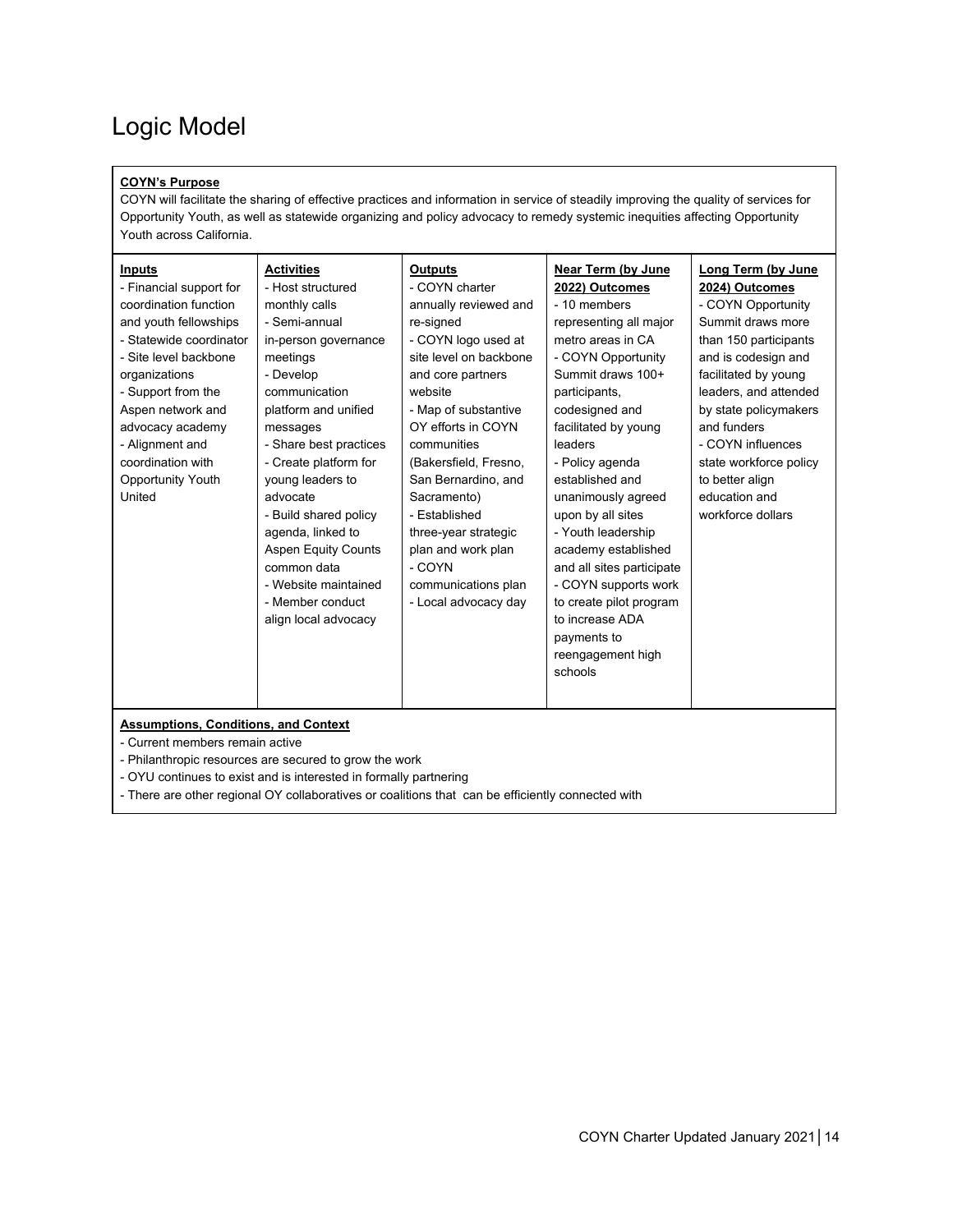## <span id="page-14-0"></span>Appendix B

### <span id="page-14-1"></span>Member Annual Commitment Pledge

Dear COYN Members,

ORGANIZATION hereby joins the California Opportunity Youth Network (COYN) for the calendar year 2020.

ORGANIZATION is in alignment with COYN's mission to transform systems, policies, investments, and narratives to ensure all youth and young adults in California have the opportunity to flourish in adulthood.

Further, ORGANIZATION believes that through a network structure we can behave as a single larger entity increasing our power to affect change and support shared learning in this emerging field. ORGANIZATION is ready to participate in statewide communication, organizing, and policy advocacy to remedy systemic inequities affecting Opportunity Youth across California.

Lastly, ORGANIZATION understands the key roles of the network with regard to connection and communication, advocacy and action, and youth leadership. We believe these are valuable roles that will add value to our work, and help us to play a role in achieving system change.

ORGANIZATION commits to: attending the nine COYN calls and attending an annual in-person meeting; ensuring ORGANIZATION is formal advised by young leaders and explicitly supports youth leadership; and taking action locally, and, when possible, at the state level to move forward COYN's priorities.

| Name  |  |
|-------|--|
| Title |  |
| Email |  |
| Phone |  |

ORGANIZATION's designated representative to COYN is:

Sincerely,

Name

**Title**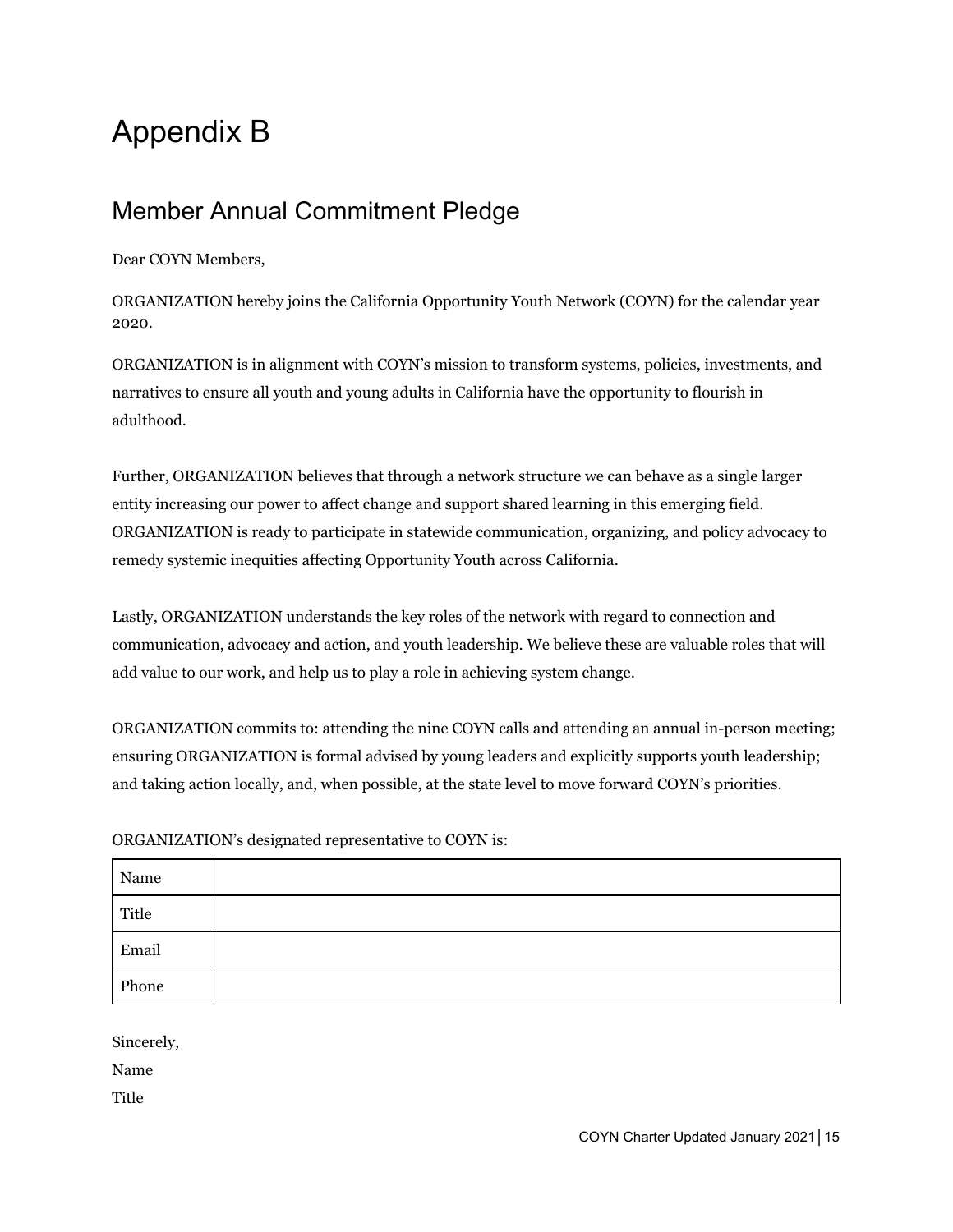## <span id="page-15-0"></span>Appendix C

### <span id="page-15-1"></span>COYN Guide to Network-Building

[https://ssir.org/network\\_entrepreneurs/entry/five\\_steps\\_to\\_building\\_an\\_effective\\_impact\\_network](https://ssir.org/network_entrepreneurs/entry/five_steps_to_building_an_effective_impact_network)

● **Clarify purpose.** Clarifying a network's purpose—its reason for being—is an ongoing endeavor. It must be clear enough initially to identify the right partners and encourage them to meet. As these individuals and groups convene, the network should refine its purpose. Purpose must also be ambitious enough to require that early network members engage those they would rather ignore or compete with. That's one reason Dreams InDeed uses the word "dream" to drive its work rather than "good idea," "mission," or even "purpose."

Clarifying purpose requires sense-making: mapping the system, examining the problem from diverse perspectives, finding shared values, and recognizing external forces. It also requires understanding the local context, including the history of the place or system, related efforts, political and power dynamics, and hardwired assumptions. By clarifying purpose and context, each network member becomes keenly aware that they are just one among many participants working across the system. And in the process, they begin to understand and embrace the network principle of acting as a *node, not hub.*

- **Convene the right people.** The "right people": 1) collectively represent all parts of the system, 2) have the ability to get things done, and 3) are willing to cross boundaries and work with people who may have very different perspectives and priorities. This includes everyone impacted by the issue, even people you may not want to work with. Real progress on complex or "wicked" problems requires uncommon coordination and collaboration across divides.
- **Cultivate trust.** Sustained, authentic relationships are the foundation of all successful collaborative efforts. Cultivating trust intentionally, rather than passively, provides the basis for a culture in which network participants embrace the network principle of *trust, not control*. When a network runs on trust, its potential for scaling impact drastically increases. As Eric Heitz and Barbara Wagner from the Energy Foundation write, "The trust and fluid communication that can move ideas quickly comes through human relationships."

Building trust doesn't mean that people have to like each other or agree, but it does mean they have to be willing to engage in authentic and sometimes unpleasant conversations about the